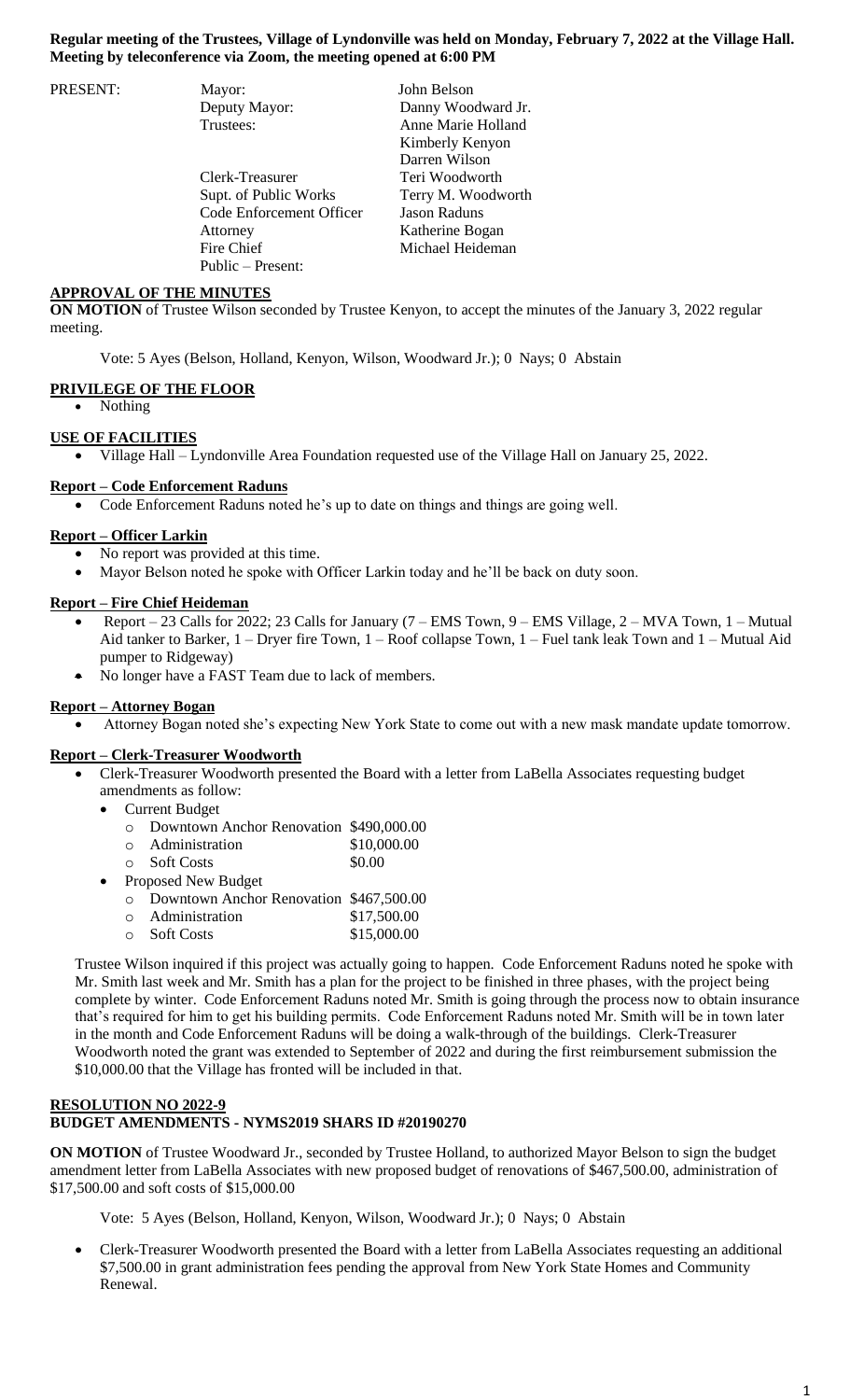**Regular meeting of the Trustees, Village of Lyndonville was held on Monday, February 7, 2022 at the Village Hall. Meeting by teleconference via Zoom, the meeting opened at 6:00 PM**

### **RESOLUTION NO 2022-10 GRANT ADMINSTRATION FEES INCREASE OF \$7,500.00**

**ON MOTION** of Trustee Holland, seconded by Trustee Kenyon, to authorized Mayor Belson to sign the proposed grant administration fees increase of \$7,500.00 pending the approval from the New York State Homes and Community Renewal.

Vote: 5 Ayes (Belson, Holland, Kenyon, Wilson, Woodward Jr.); 0 Nays; 0 Abstain

 Clerk-Treasurer Woodworth presented the Board with the letter from the Bonadio & Co., LLP regarding the accounting standards required for implementing GASB 87 leases and engagement letter.

# **RESOLUTION NO 2022-11 BONADIO & CO., LLP – ENGAGEMENT LETTER**

**ON MOTION** of Trustee Woodward Jr., seconded by Trustee Holland, to authorized Mayor Belson to sign the engagement letter from Bonadio &CO., LLP.

Vote: 5 Ayes (Belson, Holland, Kenyon, Wilson, Woodward Jr.); 0 Nays; 0 Abstain

 Clerk-Treasurer Woodworth presented the Board with the Contract for Shared Highway Services, Agreement for Unleaded Gasoline and Agreement for Diesel Fuel all with Lyndonville Central School. Clerk-Treasurer Woodworth noted there is no change in the agreements they are just due to expire at the end of February 2022.

### **RESOLUTION NO 2022-12 CONTRACT FOR SHARED HIGHWAY SERVICES, AGREMENT FOR UNLEADED GASOLINE AND AGREEMENT FOR DIESEL FUEL WITH LYNDONVILLE CENTRAL SCHOOL**

**ON MOTION** of Trustee Wilson, seconded by Trustee Woodward Jr., to authorized Mayor Belson to sign the agreements as presented.

Vote: 5 Ayes (Belson, Holland, Kenyon, Wilson, Woodward Jr.); 0 Nays; 0 Abstain

- Clerk-Treasurer Woodworth presented the Board with the budget to actual report as of January 31, 2022.
- Clerk-Treasurer Woodworth presented the Board with a letter of retirement from John and Barb Champlin the owners of the E-Z Shop. Clerk-Treasurer Woodworth noted the E-Z Shop will become a Crosby's gas station. Mayor Belson noted he stopped down and spoke with Barb and John and thanked them for their service to community. Code Enforcement Raduns noted Crosby's will be obtaining a building permit to renovate the interior of the building adding an ADA public bathroom.
- Clerk-Treasurer Woodworth presented the Board with a letter of retirement from Dan Wolfe effective December 31, 2021

# **RESOLUTION NO 2022-13 LETTER OF RETIREMENT – DANIEL WOLFE**

**ON MOTION** of Trustee Wilson, seconded by Trustee Kenyon, to accept Dan Wolfe's letter of retirement effective December 31, 2021.

Vote: 5 Ayes (Belson, Holland, Kenyon, Wilson, Woodward Jr.); 0 Nays; 0 Abstain

- Clerk-Treasurer Woodworth presented the Department Heads with a request for the 2022-2023 budget estimates and provided the Board with the budget dates calendar.
- Vouchers Abstract A8-1 A9 #15863 #15930 to be paid for 2021-2022

| <b>Grand Total</b> | \$52,150.37 |
|--------------------|-------------|
| Sewer              | \$15,989.10 |
| Water              | \$9,007.28  |
| General            | \$25,253.89 |
|                    |             |

## **RESOLUTION NO 2022-14 VOUCHERS TO BE PAID FOR ABSTRACTS A8-1 – A9**

**ON MOTION** of Trustee Holland, seconded by Trustee Kenyon, to have Clerk-Treasurer Woodworth pay Abstracts A8-1  $- A9 # 15863 - #15930.$ 

Vote: 5 Ayes (Belson, Holland, Kenyon, Wilson, Woodward Jr.); 0 Nays; 0 Abstain

## **Report – Superintendent Woodworth**

- Superintendent Woodworth noted he spoke with John Paul Schepp from the MRB Group regarding the Wastewater Treatment Plant Disinfection project, Superintendent Woodworth is allowed to be the onsite inspector which will help cut back on the inspector costs. Superintendent Woodworth noted Mr. Schepp informed him that Municipal Solutions is applying for an additional grant for the project so until that is determined they can't put the project out to bid yet. Superintendent Woodworth if the additional grant is granted it should cover the remainder construction cost and possibly all of the engineer's fees.
- Mayor Belson thanked the DPW for the snow removal this time. He noted he didn't get any phone calls, bit by a dog or a tetanus shot this time. Superintendent Woodworth noted they had a couple of tractors brake down during the first snow storm.